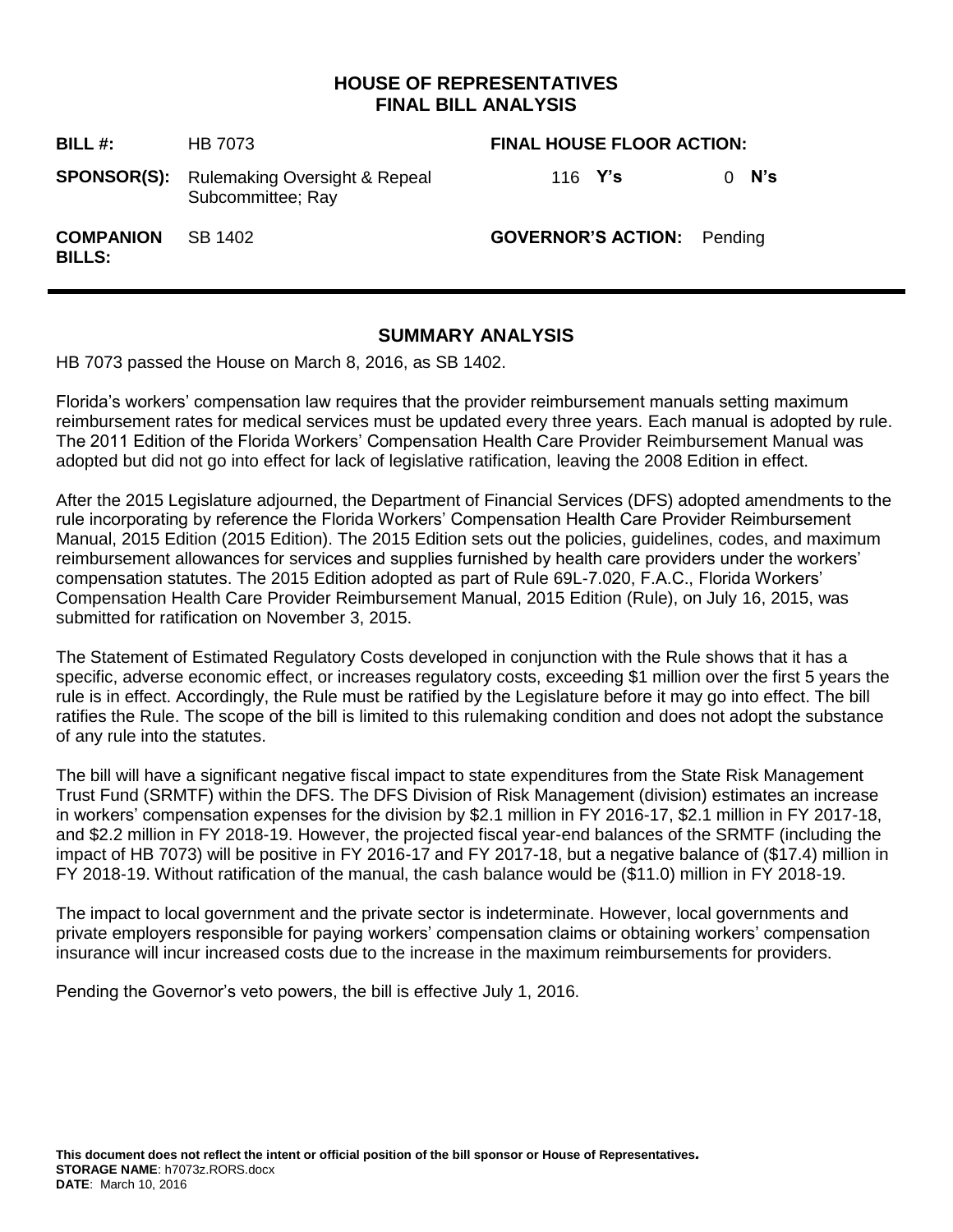# **I. SUBSTANTIVE INFORMATION**

## A. EFFECT OF CHANGES:

## **Present Situation**

Florida's Workers' Compensation Law<sup>1</sup> requires employers to provide injured employees all medically necessary remedial treatment, care, and attendance for such period as the nature of the injury or the process of recovery may require.<sup>2</sup> The Department of Financial Services, Division of Workers' Compensation (DFS), provides regulatory oversight of Florida's workers' compensation system, including the workers' compensation health care delivery system. The law specifies certain reimbursement formulas and methodologies to compensate workers' compensation health care providers<sup>3</sup> that provide medical services to injured employees. Where a reimbursement amount or methodology is not specifically included in statute, the Three-Member Panel is authorized to annually adopt statewide schedules of maximum reimbursement allowances (MRAs) to provide uniform fee schedules for the reimbursement of various medical services.<sup>4</sup> DFS incorporates the MRAs approved by the Three-Member Panel in reimbursement manuals<sup>5</sup> through the rulemaking process provided by the Administrative Procedures Act.<sup>6</sup>

#### The Three-Member Panel

The Three-Member Panel is created by statute to adopt MRAs and report on and make recommendations regarding the state of the workers' compensation health care delivery system.<sup>7</sup> The panel is made up of the Chief Financial Officer, or the Chief Financial Officer's designee, and two members appointed by the Governor. The Governor's appointees are subject to confirmation by the Senate. One of the Governor's appointees is a representative of employers, while the other is a representative of employees.<sup>8</sup> The Three-Member Panel has approved three sets of MRAs. The MRAs establish the expected reimbursement amounts for medical services rendered by individual health care providers, hospitals, and ambulatory surgical centers. The Three-Member Panel does not have rulemaking authority. The DFS is charged with providing administrative support to the Three-Member Panel and implements the Three-Member Panel's MRA approvals through its rules. The Three-Member Panel holds publicly noticed open meetings to implement their duties and obligations.

#### Reimbursement Manuals

The DFS periodically adopts rules implementing the administrative policies and procedures that govern the provision, billing, and reimbursement of medical services in the workers' compensation health care delivery system. There are three reimbursement manuals adopted by the DFS. They are the *Florida*  Workers' Compensation Health Care Provider Reimbursement Manual, 2008 Edition;<sup>9</sup> the Florida Workers' Compensation Reimbursement Manual for Ambulatory Surgical Centers, 2015 Edition;<sup>10</sup> and, the *Florida Workers' Compensation Reimbursement Manual for Hospitals, 2014 Edition.* <sup>11</sup> The DFS has rulemaking authority to develop the reimbursement manuals. The DFS can choose the organization of

 $\overline{a}$ 

Ch. 440, F.S.

 $2^2$  s. 440.13(2)(a), F.S.

<sup>&</sup>lt;sup>3</sup> The term "health care provider" includes a physician or any recognized practitioner licensed to provide skilled services pursuant to a prescription or under the supervision or direction of a physician. It also includes any hospital licensed under chapter 395 and any health care institution licensed under chapter 400 or chapter 429. s. 440.13(1)(g), F.S.

 $4$  s. 440.13(12), F.S.

 $<sup>5</sup>$  ss. 440.13(12) and (13), F.S., and Ch. 69L-7, F.A.C.</sup>

 $6$  Ch. 120, F.S.

 $7$  s. 440.13(12), F.S.

 $8$  s. 440.13(a), F.S.

<sup>9</sup> Rule 69L-7.020, F.A.C.

 $10$  Rule 69L-7.100, F.A.C.

 $11$  Rule 69L-7.501, F.A.C.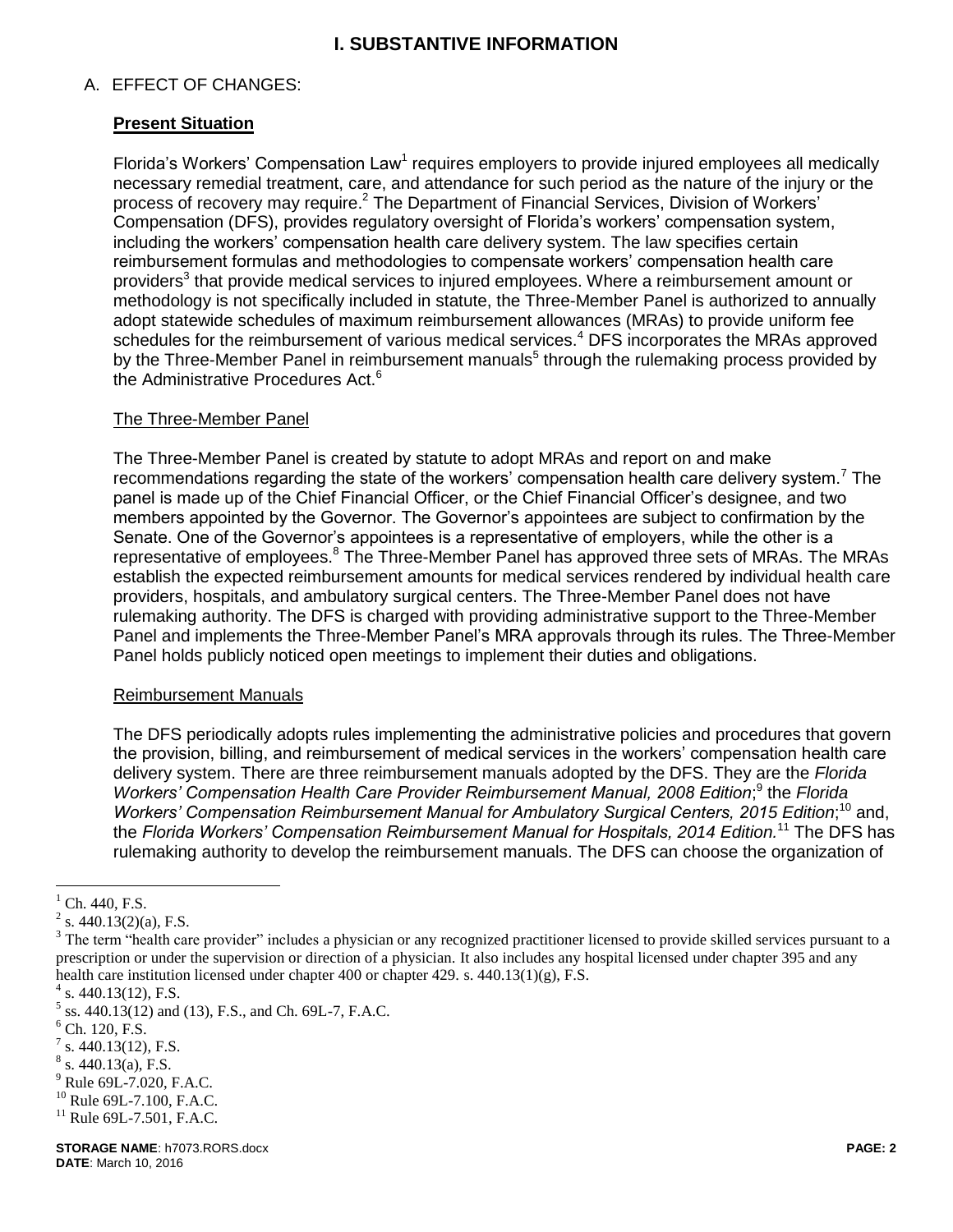their rules and currently incorporates each set of MRAs into the related reimbursement manual as a single document.

Each reimbursement manual incorporates one set of MRAs, along with the DFS' administrative policies and procedures governing the provision, billing, and reimbursement of medical services, and is adopted by reference in a separate rule. The DFS reviews the economic impact of the entire rule to identify whether the legislative ratification threshold is met. While revisions to the DFS administrative policy and procedure portion of the manual may have some financial impact, the Three-Member Panel's revisions to the MRAs are typically the biggest cost driver. This is because the MRAs are the basis for many millions of dollars in reimbursement annually. Accordingly, it only takes a small percentage change to the MRAs to increase costs by \$1 million within the first 5 years of implementation.

In September 2011, the Department adopted Rule 69L-7.020, F.A.C., adopting the 2011 Edition of the Florida Workers' Compensation Health Care Provider Reimbursement Manual. The approved MRAs that were included in the manual were estimated to have an economic impact in excess of the legislative ratification threshold. The rule was not ratified by the Legislature in the 2012, 2013, or 2014 Regular Sessions. In 2013, HB 1165 was filed, to ratify the rule. HB 1165 was not considered and no other bills were filed for this purpose during these sessions. In February 2015, the DFS withdrew the rule development that adopted the 2011 Edition, pending legislative ratification. The DFS also proposed an updated edition, including a new set of MRAs approved by the Three-Member Panel.<sup>12</sup>

On January 22, 2015, the Three-Member Panel approved a revised uniform schedule of MRAs for physicians and other recognized practitioners. DFS initiated rulemaking to adopt the 2015 Edition of the Florida Workers' Compensation Health Care Provider Reimbursement Manual and on July 16, 2015, adopted the amended rule. According to the National Council on Compensation Insurance, the revisions to MRAs in the 2015 Edition will result in increased costs to the overall compensation system of \$64 million over the next five years.<sup>13</sup>

#### Rulemaking Authority and Legislative Ratification

A rule is an agency statement of general applicability that interprets, implements, or prescribes law or policy, including the procedure and practice requirements of an agency as well as certain types of forms.<sup>14</sup> Rulemaking authority is delegated by the Legislature<sup>15</sup> through statute and authorizes an agency to "adopt, develop, establish, or otherwise create"<sup>16</sup> a rule. Agencies do not have discretion whether to engage in rulemaking.<sup>17</sup> To adopt a rule, an agency must have a general grant of authority to implement a specific law by rulemaking.<sup>18</sup> The grant of rulemaking authority itself need not be detailed.<sup>19</sup> The specific statute being interpreted or implemented through rulemaking must provide specific standards and guidelines to preclude the administrative agency from exercising unbridled discretion in creating policy or applying the law.<sup>20</sup>

 $\overline{a}$ 

<sup>12</sup> *See* Florida Administrative Register, Vol. 41/39, published February 26, 2015, and Vol. 41/21, published February 2, 2015. The Florida Administrative Register is available on the Internet at [www.flrules.org.](http://www.flrules.org/) 

 $13$ Email correspondence with The National Council on Compensation Insurance (Jan. 26, 2016) on file with the Government Operations Appropriations Subcommittee.

<sup>14</sup> s. 120.52(16), F.S.; *Florida Department of Financial Services v. Capital Collateral Regional Counsel-Middle Region,* 969 So. 2d 527, 530 (Fla. 1<sup>st</sup> DCA 2007).

Southwest Florida Water Management District v. Save the Manatee Club, Inc., 773 So. 2d 594 (Fla. 1<sup>st</sup> DCA 2000).

 $^{16}$  s. 120.52(17), F.S.<br> $^{17}$  s. 120.54(1)(a) F.S.

 $^{17}$  s. 120.54(1)(a), F.S.

ss. 120.52(8) and 120.536(1), F.S.

<sup>19</sup> *Save the Manatee Club, Inc.,* supra at 599.

<sup>&</sup>lt;sup>20</sup> Sloban v. Florida Board of Pharmacy, 982 So. 2d 26, 29-30 (Fla. 1<sup>st</sup> DCA 2008); *Board of Trustees of the Internal Improvement Trust Fund v. Day Cruise Association, Inc., 794 So. 2d 696, 704 (Fla. 1<sup>st</sup> DCA 2001).*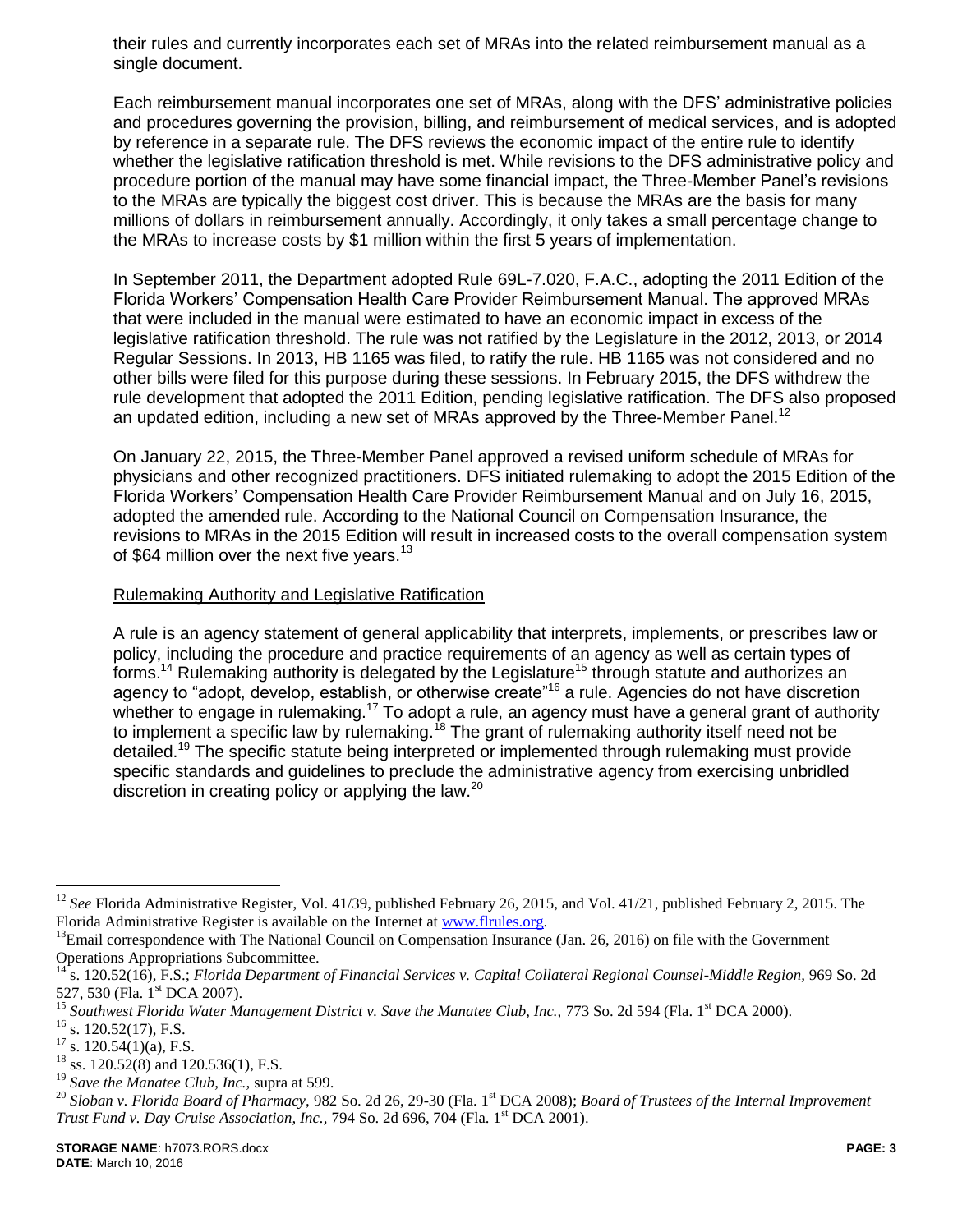An agency begins the formal rulemaking process by filing a notice of the proposed rule.<sup>21</sup> The notice is published by the Department of State in the Florida Administrative Register<sup>22</sup> and must provide certain information, including the text of the proposed rule, a summary of the agency's statement of estimated regulatory costs (SERC) if one is prepared, and how a party may request a public hearing on the proposed rule. The SERC must include an economic analysis projecting a proposed rule's adverse effect on specified aspects of the state's economy or increase in regulatory costs. $^{23}$ 

The economic analysis mandated for each SERC must analyze a rule's potential impact over the 5 year period from when the rule goes into effect. First is the rule's likely adverse impact on economic growth, private-sector job creation or employment, or private-sector investment.<sup>24</sup> Next is the likely adverse impact on business competitiveness,  $25$  productivity, or innovation.  $26$  Finally, the analysis must discuss whether the rule is likely to increase regulatory costs, including any transactional costs.<sup>27</sup> If the analysis shows the projected impact of the proposed rule in any one of these areas will exceed \$1 million in the aggregate for the 5 year period, the rule cannot go into effect until ratified by the Legislature pursuant to s. 120.541(3), F.S.

Present law distinguishes between a rule being "adopted" and becoming enforceable or "effective."<sup>28</sup> A rule must be filed for adoption before it may go into effect<sup>29</sup> and cannot be filed for adoption until completion of the rulemaking process.<sup>30</sup> A rule projected to have a specific economic impact exceeding \$1 million in the aggregate over 5 years<sup>31</sup> must be ratified by the Legislature before going into effect.<sup>32</sup> As a rule submitted under s. 120.541(3), F.S., becomes effective if ratified by the Legislature, a rule must be filed for adoption before being submitted for legislative ratification.

#### Impact of Rule

The Rule incorporates by reference the 2015 Edition of the Manual, which provides for reimbursement of health care providers under the increased MRAs approved by the Three-Member Panel.

#### **Effect of Proposed Change**

The bill ratifies Rule 69L-7.020, F.A.C., allowing the rule to go into effect.

# **II. FISCAL ANALYSIS & ECONOMIC IMPACT STATEMENT**

### A. FISCAL IMPACT ON STATE GOVERNMENT:

1. Revenues:

- s.  $120.54(3)(e)6$ ., F.S.
- $30$  s. 120.54(3)(e), F.S.
- $31$  s. 120.541(2)(a), F.S.
- $32$  s. 120.541(3), F.S.

 $21$ s.  $120.54(3)(a)1$ ., F.S.

 $^{22}$  s. 120.55(1)(b)2., F.S.

 $23$  s. 120.541(2)(a), F.S.

 $24$  s. 120.541(2)(a)1., F.S.

<sup>&</sup>lt;sup>25</sup> Including the ability of those doing business in Florida to compete with those doing business in other states or domestic markets.

<sup>&</sup>lt;sup>26</sup> s. 120.541(2)(a) 2., F.S.<br><sup>27</sup> s. 120.541(2)(a) 3 F.S.

s.  $120.541(2)(a)3$ ., F.S.

 $^{28}$  s. 120.54(3)(e)6., F.S. Before a rule becomes enforceable, thus "effective," the agency first must complete the rulemaking process and file the rule for adoption with the Department of State.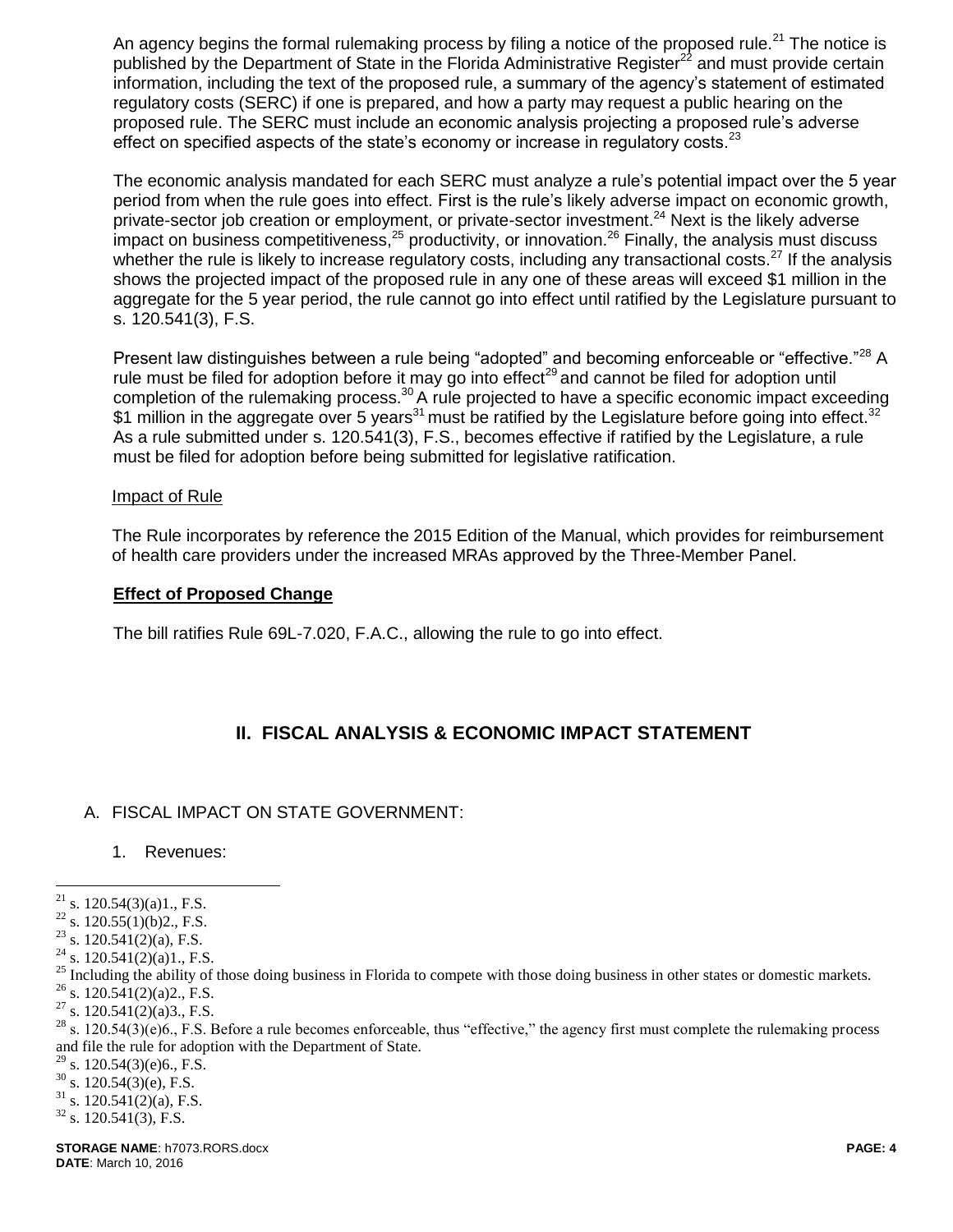None.

2. Expenditures:

Among other insurance programs, the DFS Division of Risk Management (division) administers the state's workers' compensation self-insurance program. The workers' compensation benefit costs are funded through premiums charged to participating public entities by the division and held by the DFS in the State Risk Management Trust Fund (SRMTF).<sup>33</sup>

The division estimates that ratifying the 2015 Edition of the Health Care Provider Reimbursement Manual will increase workers' compensation expenses for the division by \$2.1 million in Fiscal Year 2016-17, \$2.1 million in Fiscal Year 2017-18, and \$2.2 million in Fiscal Year 2018-19.<sup>34</sup> However, the projected fiscal year-end balances of the SRMTF (including the impact of HB 7073) will be positive in FY 2016-17 and FY 2017-18, but a negative balance of (\$17.4) million in FY 2018-19. Without ratification of the manual, the cash balance would be (\$11.0) million in FY 2018-19.<sup>35</sup>

| <b>State Risk Management Trust Fund</b> |                 |               |                 |  |  |
|-----------------------------------------|-----------------|---------------|-----------------|--|--|
|                                         |                 |               |                 |  |  |
|                                         | FY 2016-17      | FY 2017-18    | FY 2018-19      |  |  |
| <b>Beginning Balance</b>                | 61,800,000      | 26,028,342    | 6,392,084       |  |  |
| <b>Estimated Revenue</b>                | 193,500,000     | 193,500,000   | 193,500,000     |  |  |
| <b>TOTAL REVENUE</b>                    | 255,300,000     | 219,528,342   | 199,892,084     |  |  |
|                                         |                 |               |                 |  |  |
| <b>Estimated Expenditures</b>           | (227, 200, 000) | (211,000,000) | (215, 100, 000) |  |  |
| Impact of HB 7073                       | (2,071,658)     | (2, 136, 258) | (2,202,758)     |  |  |
|                                         |                 |               |                 |  |  |
| <b>Estimated Year-end Balance</b>       | 26,028,342      | 6,392,084     | (17, 410, 674)  |  |  |
|                                         |                 |               |                 |  |  |

# B. FISCAL IMPACT ON LOCAL GOVERNMENTS:

1. Revenues:

None.

2. Expenditures:

The impact to local government is indeterminate. Local governments who are responsible for paying workers' compensation claims or obtaining workers' compensation insurance will incur increased costs due to the increase in the provider MRAs.

C. DIRECT ECONOMIC IMPACT ON PRIVATE SECTOR:

 $\overline{a}$ 

<sup>&</sup>lt;sup>33</sup> ss. 284.02 and 284.30, F.S.

<sup>&</sup>lt;sup>34</sup> Email correspondence with The Department of Financial Services (Jan. 26, 2016) on file with the Government Operations Appropriations Subcommittee.

<sup>&</sup>lt;sup>35</sup> Prior to considering the application of the effect of the bill, the Revenue Estimating Conference has projected negative cash balance in the SRMTF of (\$10.9) million in FY 2018-19. OFFICE OF ECONOMIC & DEMOGRAPHIC RESEARCH, *Self-Insurance Estimating Conference, Risk Management Trust Fund*, Dec. 21, 2015,<http://edr.state.fl.us/Content/conferences/riskmanagement/index.cfm> (last visited Feb. 12, 2016). The Revenue Estimating Conference's estimate is based on numbers that are rounded differently than the figures provided by staff.